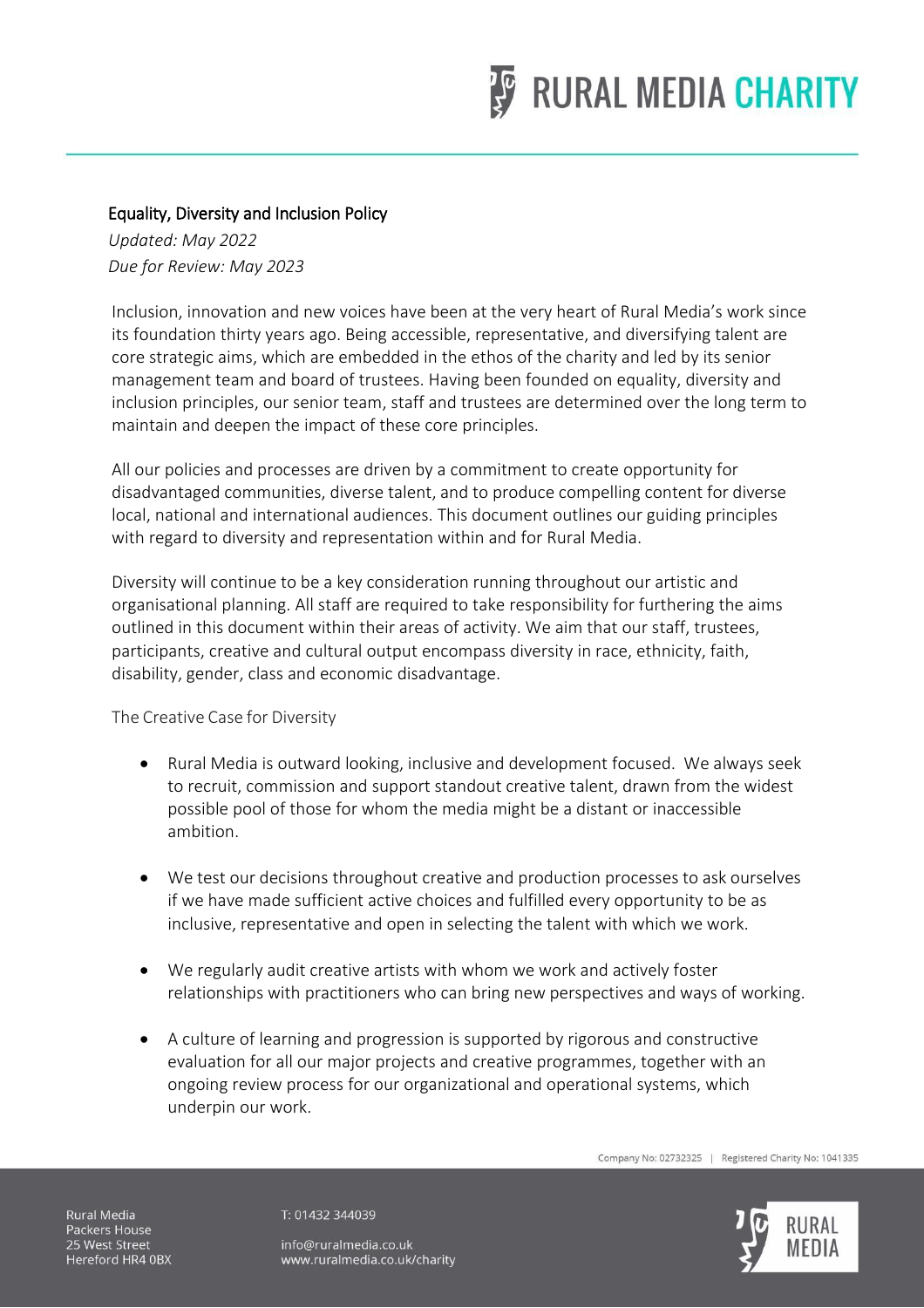

In order to ensure we achieve our aspirations we have created an Equality Action Plan in consultation with staff, Board and key stakeholders, which will be reviewed regularly and shared with staff, trustees, freelance teams and volunteers. This is a live document, which is reviewed regularly and widely shared.

Our aim is to ensure that all employees, freelance workers, participants, volunteers and job applicants are given equal opportunities and that our organisation is representative of all sections of society.

Each member of the workforce\* will be respected and valued and as such, we hope they will give their best as a result.

This policy reinforces our commitment to providing equality and fairness to all in our workforce. We will not provide less favourable facilities or treatment on the grounds of age, disability, gender reassignment, marriage and civil partnership, pregnancy and maternity, race, ethnic origin, colour, nationality, national origin, religion or belief, or sex and sexual orientation.

We are against all forms of unlawful and unfair discrimination.

All employees, no matter whether they are part-time, full-time, or temporary, will be treated fairly and with respect. When selecting candidates for employment, promotion, training, or any other benefit, it will be on the basis of their aptitude and ability.

All employees will be given help and encouragement to develop their full potential and utilise their unique talents as much as possible considering Rural Media's circumstances as a small charity with limited financial and other resources. In light of this though, it is even more critical that the skills and resources of our organisation are fully utilised. We are intent upon maximising the efficiency of our whole workforce.

Rural Media is committed to:

- Creating an environment in which individual differences and the contributions of all team members and participants are recognised and valued.
- Creating a working environment that promotes dignity and respect for every employee and participant, including fully accessible offices and studios, and flexible working arrangements.
- Not tolerating any form of intimidation, bullying, or harassment, and disciplining those that breach this policy.

Company No: 02732325 | Registered Charity No: 1041335

Rural Media Packers House 25 West Street Hereford HR4 0BX T: 01432 344039

info@ruralmedia.co.uk www.ruralmedia.co.uk/charity